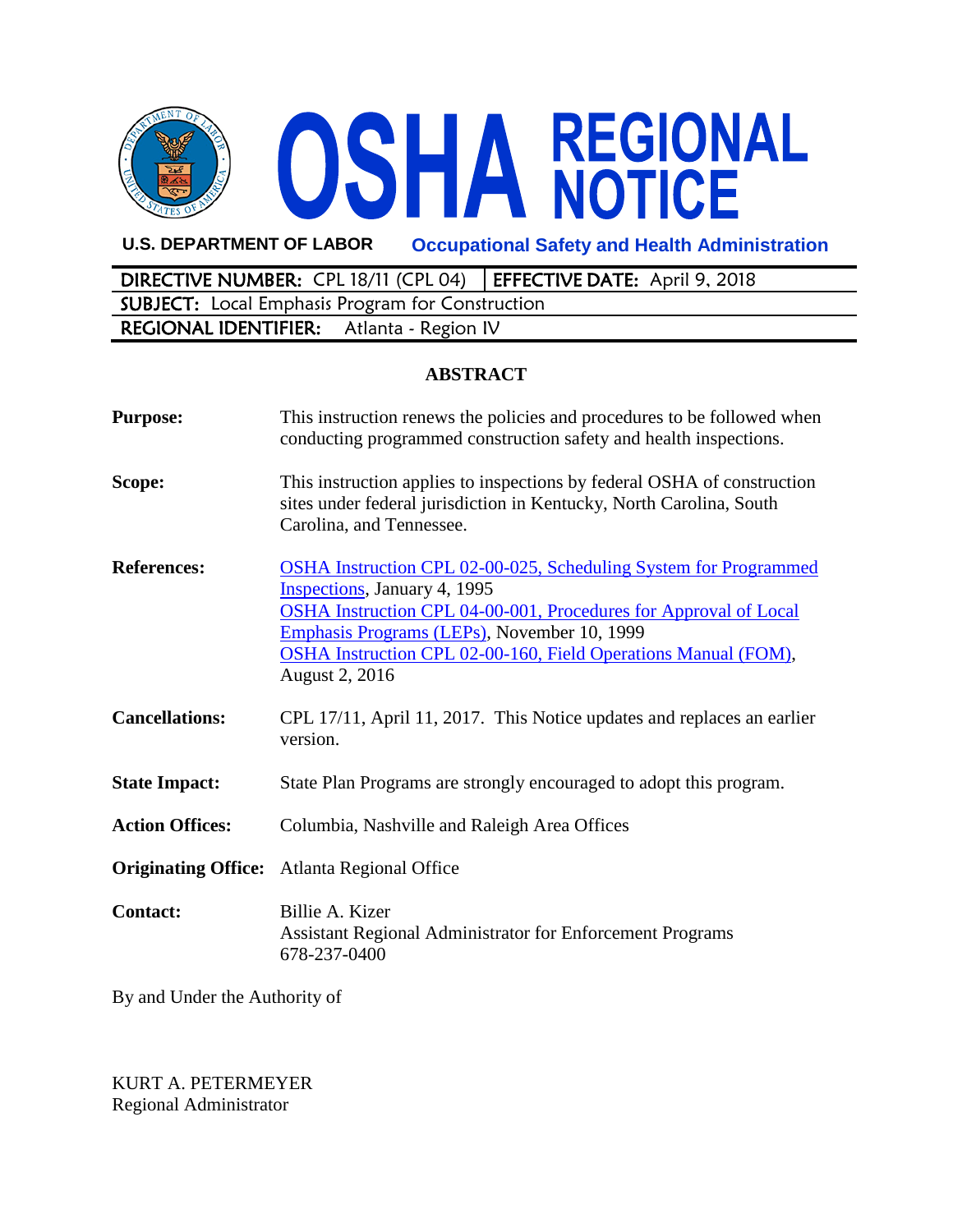## **EXECUTIVE SUMMARY**

Construction is a high hazard industry identified in OSHA's Strategic Plan as one where the agency is focusing nationwide attention in order to reduce occupational injuries and illnesses. Programmed inspections in construction are generally scheduled based on construction project information from Dodge reports or other industry and project information, or on hazard specific national or local emphasis programs. However, the use of these tools has not proven practical for the OSHA area offices in North Carolina, South Carolina, and Tennessee, where the majority of construction activity is covered by the safety and health programs operated by the four states. The local emphasis program described in this directive prescribes an alternate method for identifying and scheduling construction sites in OSHA's limited areas of jurisdiction in those four states.

## **TABLE OF CONTENTS**

| APPENDIX A - COLUMBIA CONSTRUCTION MASTER INSPECTION LIST A-1 |  |
|---------------------------------------------------------------|--|
| APPENDIX B - NASHVILLE CONSTRUCTION MASTER INSPECTION LISTB-1 |  |
| APPENDIX C - RALEIGH CONSTRUCTION MASTER INSPECTION LISTC-1   |  |
|                                                               |  |

- **I. Purpose**. This instruction renews the policies and procedures to be followed when conducting programmed construction safety and health inspections.
- **II. Scope**. This instruction applies to the Columbia, Nashville, and Raleigh Area Offices.

#### **III. References**.

- [OSHA Instruction CPL 02-00-025, Scheduling System for Programmed](https://www.osha.gov/pls/oshaweb/owadisp.show_document?p_table=DIRECTIVES&p_id=1594) [Inspections,](https://www.osha.gov/pls/oshaweb/owadisp.show_document?p_table=DIRECTIVES&p_id=1594) January 4, 1995
- [OSHA Instruction CPL 04-00-001, Procedures for Approval of Local Emphasis](https://www.osha.gov/pls/oshaweb/owadisp.show_document?p_table=DIRECTIVES&p_id=2252) [Programs \(LEPs\),](https://www.osha.gov/pls/oshaweb/owadisp.show_document?p_table=DIRECTIVES&p_id=2252) November 10, 1999
- [OSHA Instruction CPL 02-00-160, Field Operations Manual \(FOM\),](https://www.osha.gov/pls/oshaweb/owadisp.show_document?p_table=DIRECTIVES&p_id=6600) August 2, 2016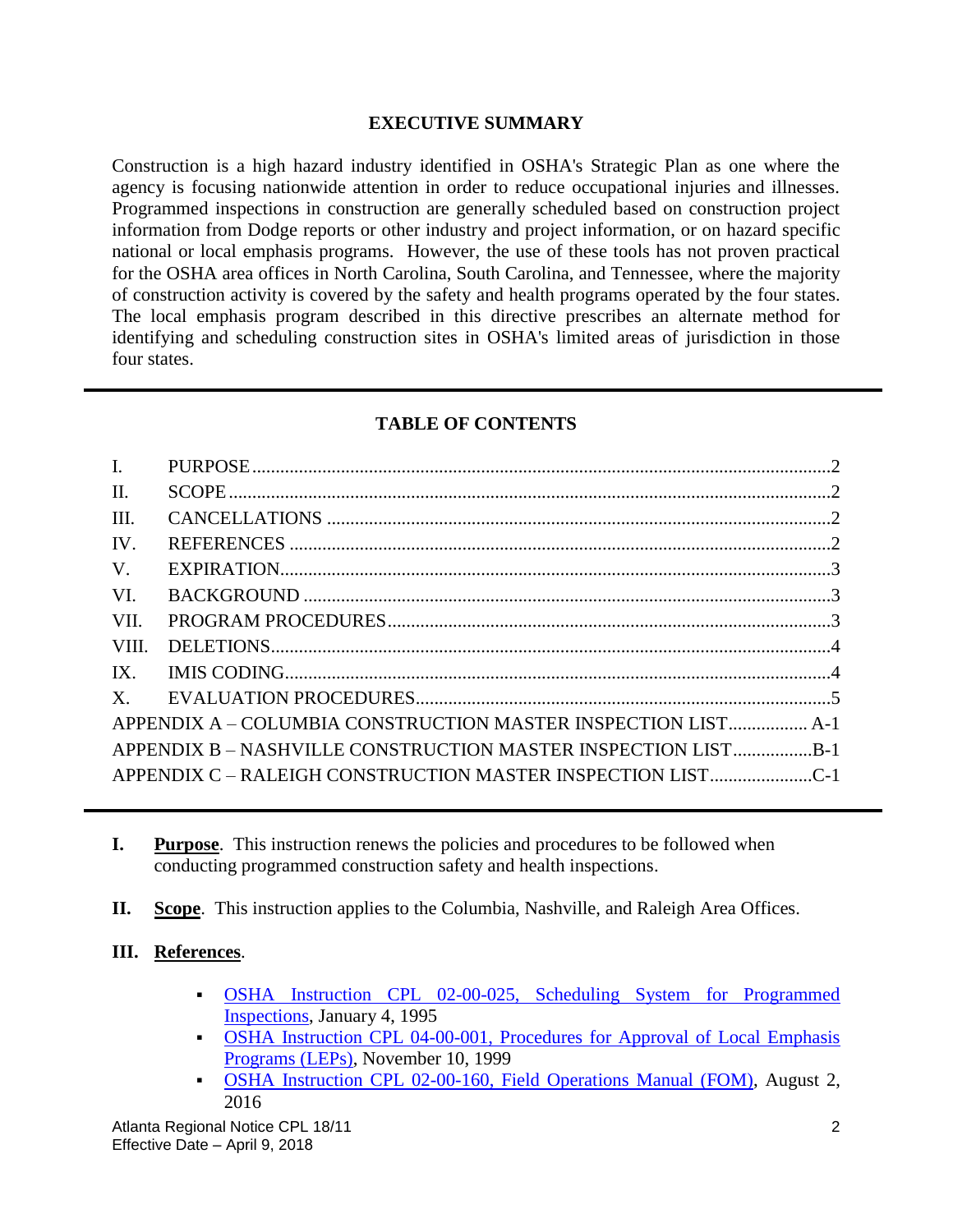- [OSHA Instruction CPL 02-00-155, Inspection Scheduling for Construction,](https://www.osha.gov/pls/oshaweb/owadisp.show_document?p_table=DIRECTIVES&p_id=5670) September 6, 2013
- [Guidance to Compliance Officers for Focused Inspections in the Construction](https://www.osha.gov/laws-regs/standardinterpretations/1994-08-22-0) [Industry,](https://www.osha.gov/laws-regs/standardinterpretations/1994-08-22-0) August 22, 1994
- **IV. Cancellations**. This replaces the previous REP (CPL 17/11).
- **V. Expiration:** This notice expires one year from the effective date, unless extended.
- **VI. Background**. OSHA's coverage of construction work sites in the states of Kentucky, North Carolina, South Carolina, and Tennessee is limited to activities performed on federal installations and federally-owned lands, including certain military installations and national parks, construction operations on navigable waterways within the three-mile limit, and tribally-owned establishments and employers who are enrolled tribal members working on reservations or on trust lands.

In FY17, the state plan offices conducted a total of 101 inspections under the LEP. More than 55% of the inspections resulted in violations under the REP. More than 35% of the inspections resulted in serious violations. According to BLS in 2016, there were 384 fatalities in Construction related to slips, trips and falls. Additionally, there were 82 fatalities related to exposure to electricity and 93 related to employees being struck by an object or equipment.

- **VII. Program Procedures**. The following procedures shall be followed when scheduling and inspecting work sites under this program.
	- A. Scheduling
		- 1. Due to the mobility of employers in the construction industry, the transitory nature of construction sites and the fact that sites often involve more than one employer, inspections shall be scheduled from a list of work sites (Appendices A, B, and C) rather than employers.
		- 2. Cycles, prepared in random number order, of one (1) to five (5) work sites will be generated from the master inspection lists included in Appendices A, B, and C, where construction activities are expected.
	- B. Inspection
		- 1. Construction work sites will be inspected only once during the inspection cycle. Each employer will be inspected only once during a cycle, except for unprogrammed activities such as complaints, reportable accidents, follow-ups, or if the employer has operations in more than one location at the work site or on the target list (Appendices).
		- 2. All work sites on a cycle shall be inspected prior to the initiation of a new cycle.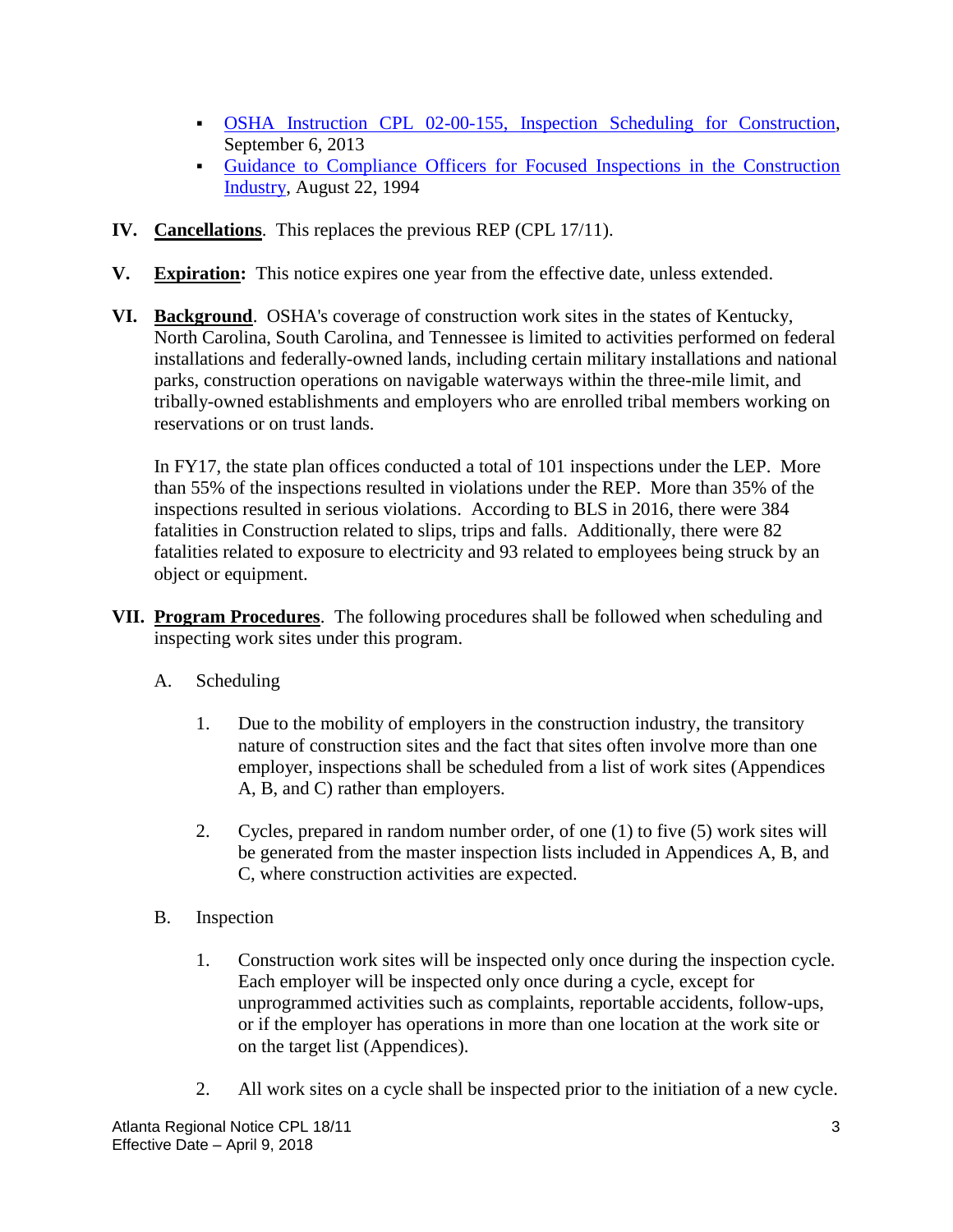- 3. Prior to the start of any inspection activity, the area director, or designated CSHO, may contact the appropriate federal/state safety and health manager or other knowledgeable source to determine where construction operations are being performed and to coordinate the conduct of inspections.
- 4. For work sites that are determined to have a large number of construction projects occurring simultaneously, the area director has the option of subdividing a location into zones to make the most effective use of available resources.
- 5. Specific sites will not be carried over to the next cycle under normal circumstances. If carryover is deemed necessary, the procedures contained in OSHA Instruction CPL 02-00-155, Inspection Scheduling for Construction, shall be followed.

# **VIII. Deletions.**

- A. Appendices/List
	- 1. An establishment shall be deleted from the master inspection lists whenever one of the criteria for deletion contained in CPL 02-00-155 becomes applicable. For example, an establishment may be out of business or inactive.
	- 2. The area director has the option of deleting a location contained in the Appendices if/when it is determined through previous inspection activity that it is unlikely that there will be construction activity at the site to make the most effective use of available resources.
- . B. Cycle
	- 1. The area office shall make no deletions from the inspection cycle except for where the area director documents at least one of the following:
		- a. There is little or no activity at a work site.
		- b. A substantially complete inspection has been conducted as a result of unprogrammed activities.
		- c. The work site has been approved for exemption from inspection through consultation or for participation in the voluntary protection program.

## **IX. OIS Coding.**

The Inspection Forms for all inspections conducted in establishments that are covered by this program shall be coded as local experimental program inspections and marked "FEDCONST."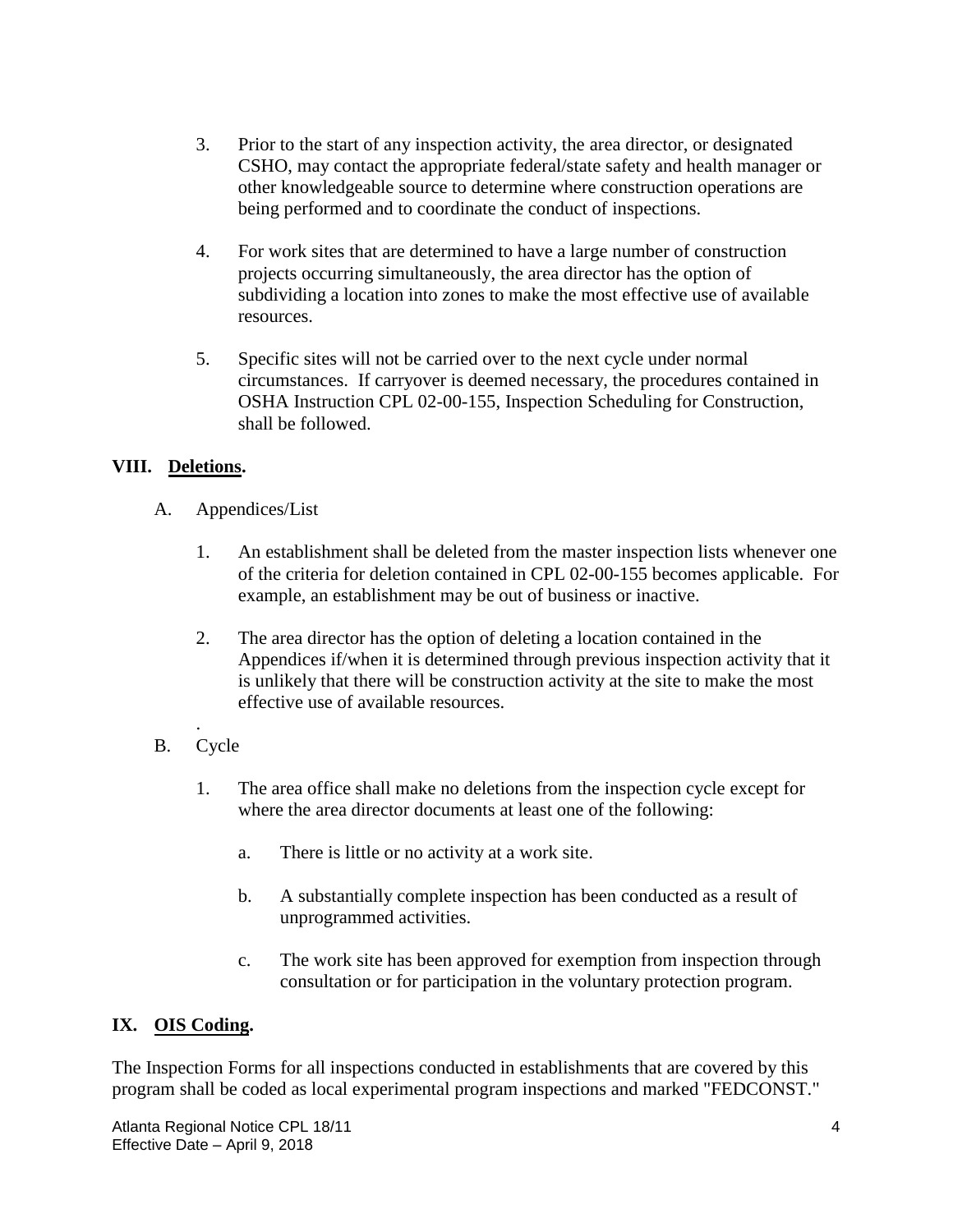- **X. Evaluation Procedures.** At the end of the fiscal year, the ARA for Enforcement Programs shall evaluate this program to determine whether or not it should be continued.
	- A. The area director shall evaluate the program and submit the following information to the regional administrator not later than October 15 of each year:
		- 1. Basic statistical information consisting of number of inspections conducted, number and types of violations cited, number of no-inspections, and number of contests.
		- 2. Any special problems which may have surfaced and recommended solutions, to include denials of entry.
		- 3. Any other thoughts or ideas regarding the program and recommendations for renewal or nonrenewal.
	- B. At the time of the annual evaluation, the Area Director will determine if there are sites that need to be added and/or deleted and revise the appendices.
	- C. The Office of Enforcement Programs shall review the evaluations and prepare an evaluation, recommendations, and/or changes to be included in the annual report to the National Office.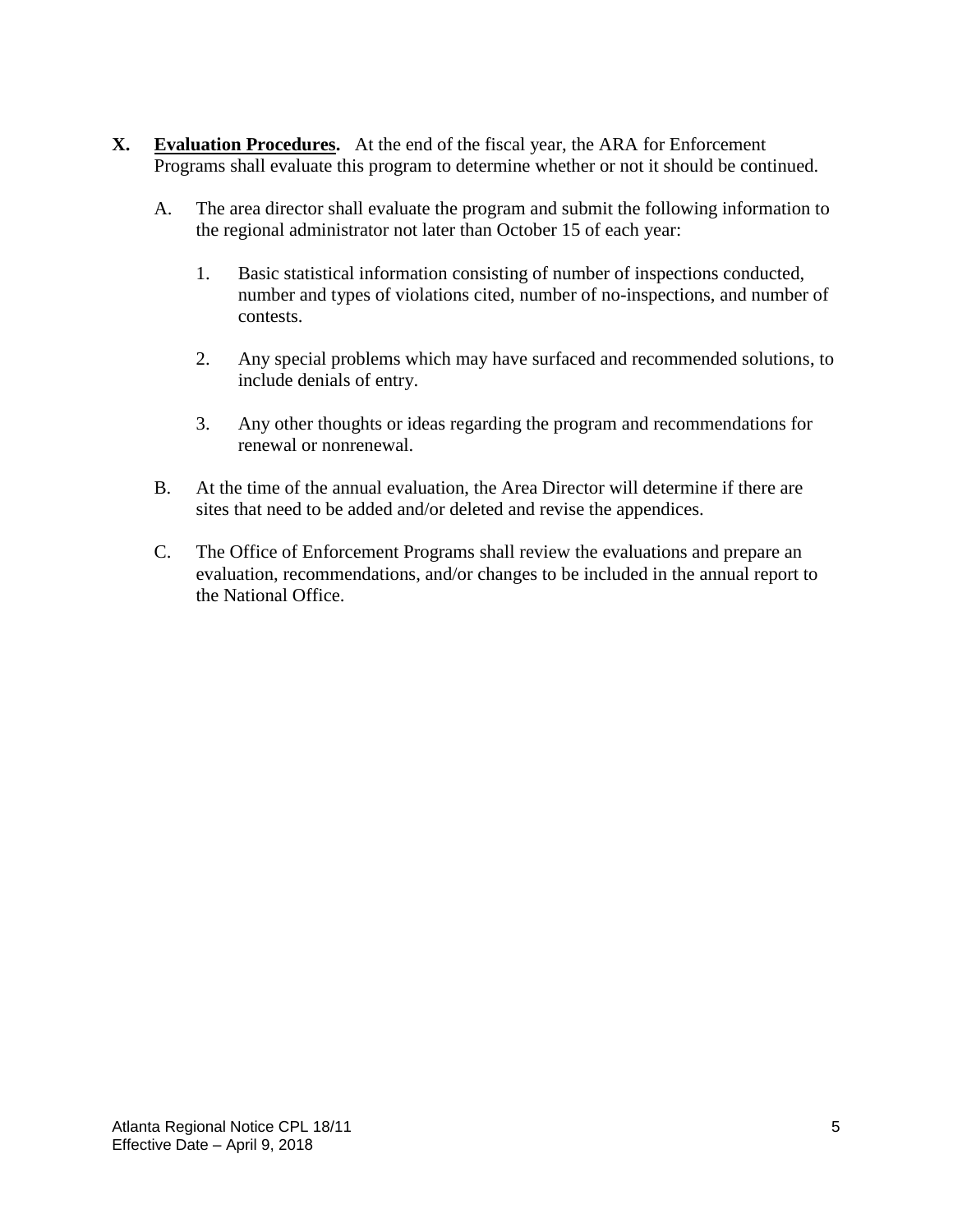### **APPENDIX A**

#### **Columbia Construction Master Inspection List**

- **1.** Charleston Air Force Base
- **2.** Charleston Naval Base
- **3.** Charleston Naval Shipyard
- **4.** Charleston Naval Weapons Station
- **5.** Charleston Naval Weapons Station Annex
- **6.** Coast Guard Station Charleston
- **7.** Fort Jackson
- **8.** McEntire National Guard Airbase
- **9.** Naval Brig Charleston
- **10.** Naval Hospital Beaufort
- **11.** Naval Hospital Charleston
- **12.** North Air Field
- **13.** Parris Island
- **14.** Polaris Station Charleston
- **15.** Shaw Air Force Base
- **16.** U. S. Marine Corps Air Station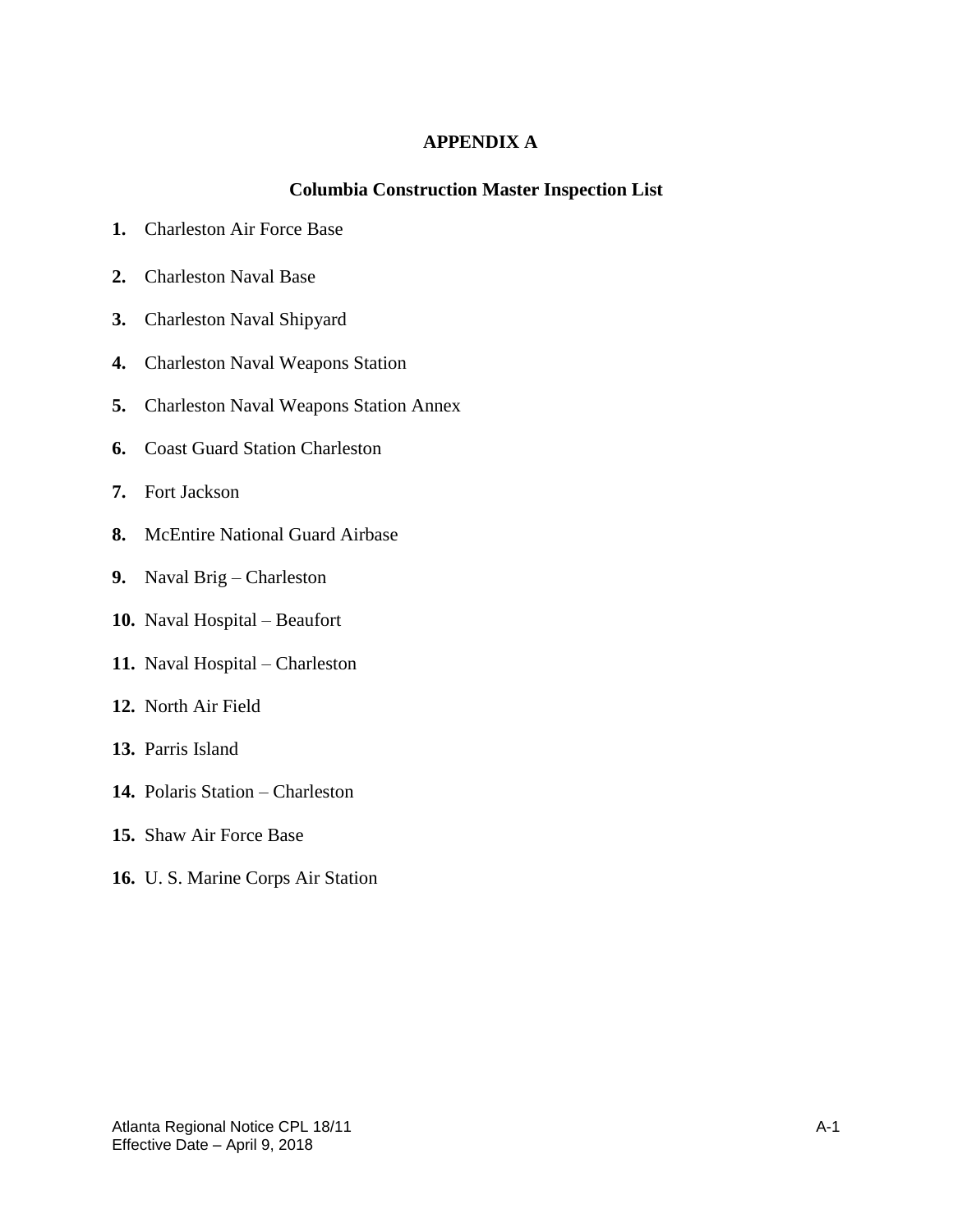#### **APPENDIX B**

#### **Nashville Construction Master Inspection List**

- **1.** Arnold Air Force Base Tullahoma, TN
- **2.** Blue Grass Army Depot Richmond, KY
- **3.** Fort Campbell Army Base Clarksville, TN
- **4.** Fort Knox Army Base Radcliff, KY
- **5.** Holston Army Ammunition Plant (Army) Kingsport, TN
- **6.** Milan Army Ammunition Plants (Army) Milan, TN
- **7.** U.S. Army Corps of Engineers Center Hill Dam, TN
- **8.** U.S. Army Corps of Engineers Kentucky Lock, KY
- **9.** U.S. Army Corps of Engineers Wolfe Creek Dam, KY
- **10.** U.S. Army Corps of Engineers Sites to be added, as identified.
- **11.** Great Smoky Mountains National Park Gatlinburg, TN
- **12.** Mammoth Cave National Park Mammoth Cave, KY
- **13.** Millington Naval Air Station Millington, TN
- **14.** Tennessee Valley Authority (Combustion Turbine) Brownsville, TN
- **15.** Tennessee Valley Authority (Combustion Turbine) Gleason, TN
- **16.** Tennessee Valley Authority (Combustion Turbine) Lagoon Creek, TN
- **17.** Tennessee Valley Authority (Allen Fossil Plant) TN
- **18.** Tennessee Valley Authority (Bull Run Fossil Plant) TN
- **19.** Tennessee Valley Authority (Brownsville Fossil Plant) TN
- **20.** Tennessee Valley Authority (Cumberland Fossil Plant) TN
- **21.** Tennessee Valley Authority (Gallatin Fossil Plant) TN
- **22.** Tennessee Valley Authority (Gleason Fossil Plant) TN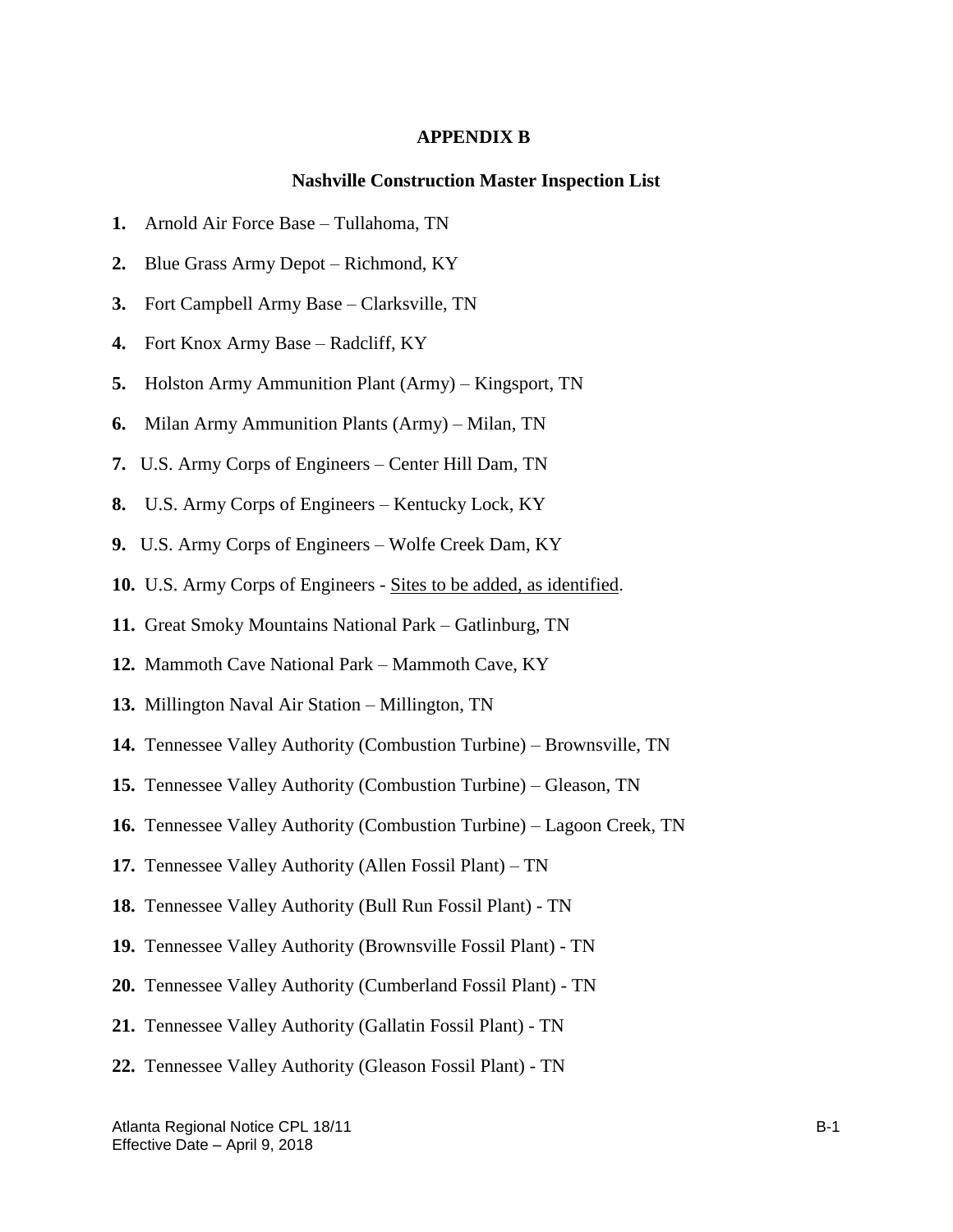- **23.** Tennessee Valley Authority (John Sevier Fossil Plant) TN
- **24.** Tennessee Valley Authority (Johnsonville Fossil Plant) TN
- **25.** Tennessee Valley Authority (Kingston Fossil Plant) TN
- **26.** Tennessee Valley Authority (Lagoon Creek Fossil Plant) TN
- **27.** Tennessee Valley Authority (Marshall Fossil Plant) KY
- **28.** Tennessee Valley Authority (Paradise Fossil Plant) KY
- **29.** Tennessee Valley Authority (Shawnee Fossil Plant) KY
- **30.** Tennessee Valley Authority (Sequoyah Nuclear Plant) TN
- **31.** Tennessee Valley Authority (Watts Bar Nuclear Plant) TN
- **32.** Tennessee Valley Authority (Raccoon Mtn Pumped Storage Plant) TN
- **33.** Alvin C. York VA Medical Center Murfreesboro, TN
- **34.** James H. Quillen VA Medical Center Johnson City, TN
- **35.** Lexington VA Medical Center Cooper Division Lexington, KY
- **36.** Lexington VA Medical Center Leestown Division Lexington, KY
- **37.** Memphis VA Medical Center Memphis, TN
- **38.** Nashville VA Medical Center Nashville, TN
- **39.** Robley Rex VA Medical Center Louisville, KY